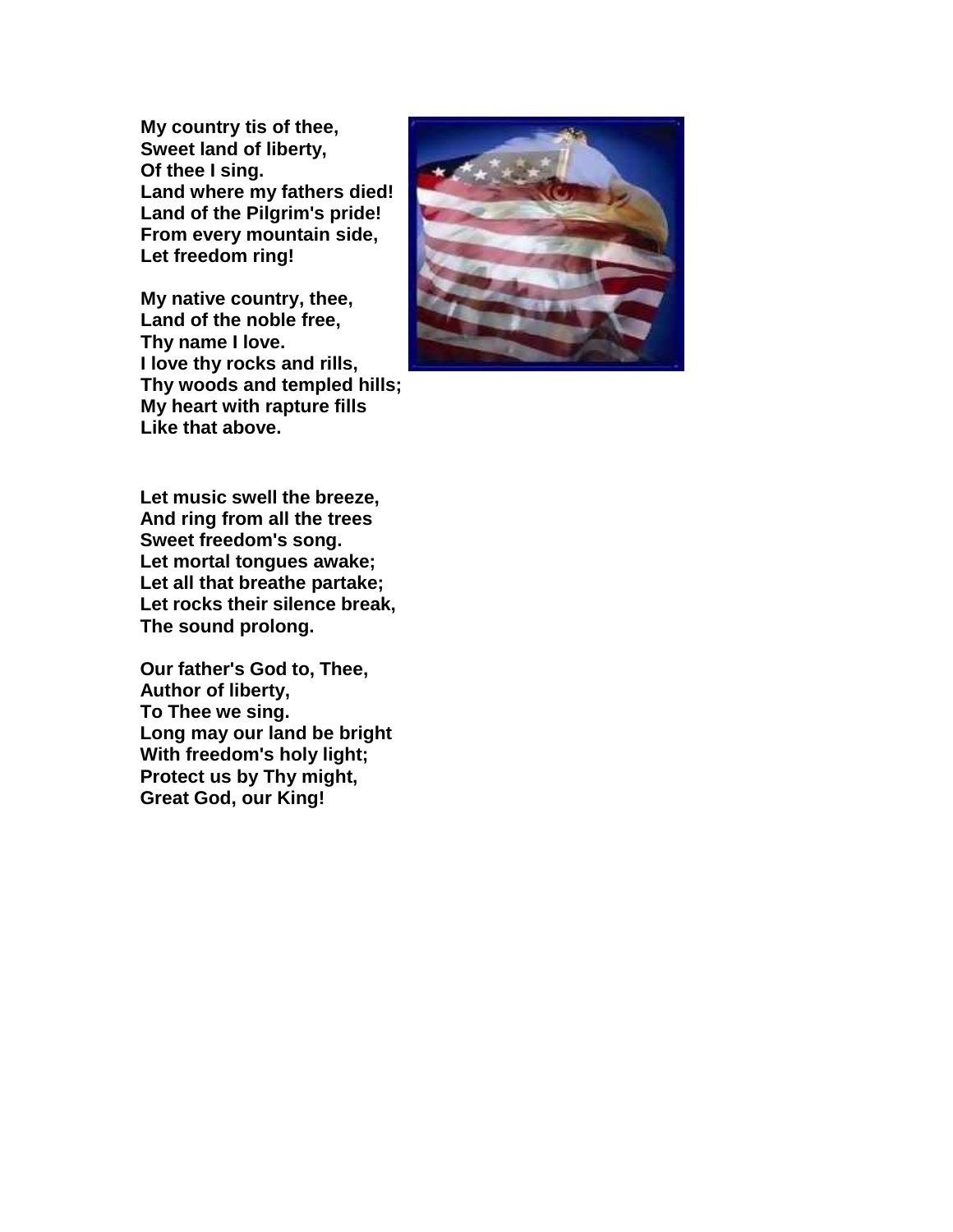In Christ Alone - Keith Getty Tabbed by: zillaman [Verse 1] **G D G A** In Christ alone my hope is found, **D/F# G A D** He is my light, my strength, my song; **G D G A** This Cornerstone, this solid Ground, **D/F# G A D** Firm through the fiercest drought and storm. **D/F# G D/F# A** What heights of love, what depths of peace, **D/F# G D/F# A** When fears are stilled, when strivings cease! **G D G A** My Comforter, my All in All, **D/F# G A D** Here in the love of Christ I stand. [Verse 2] **G D G A** In Christ alone! Who took on flesh **D/F# G A D** Fullness of God in helpless babe! **G D G A** This gift of love and righteousness **D/F# G A D** Scorned by the ones he came to save: **D/F# G D/F# A** Till on that cross as Jesus died, **D/F# G D/F# A** The wrath of God was satisfied **G D G A** For every sin on Him was laid; **D/F# G A D** Here in the death of Christ I live. [Verse 3] **G D G A**